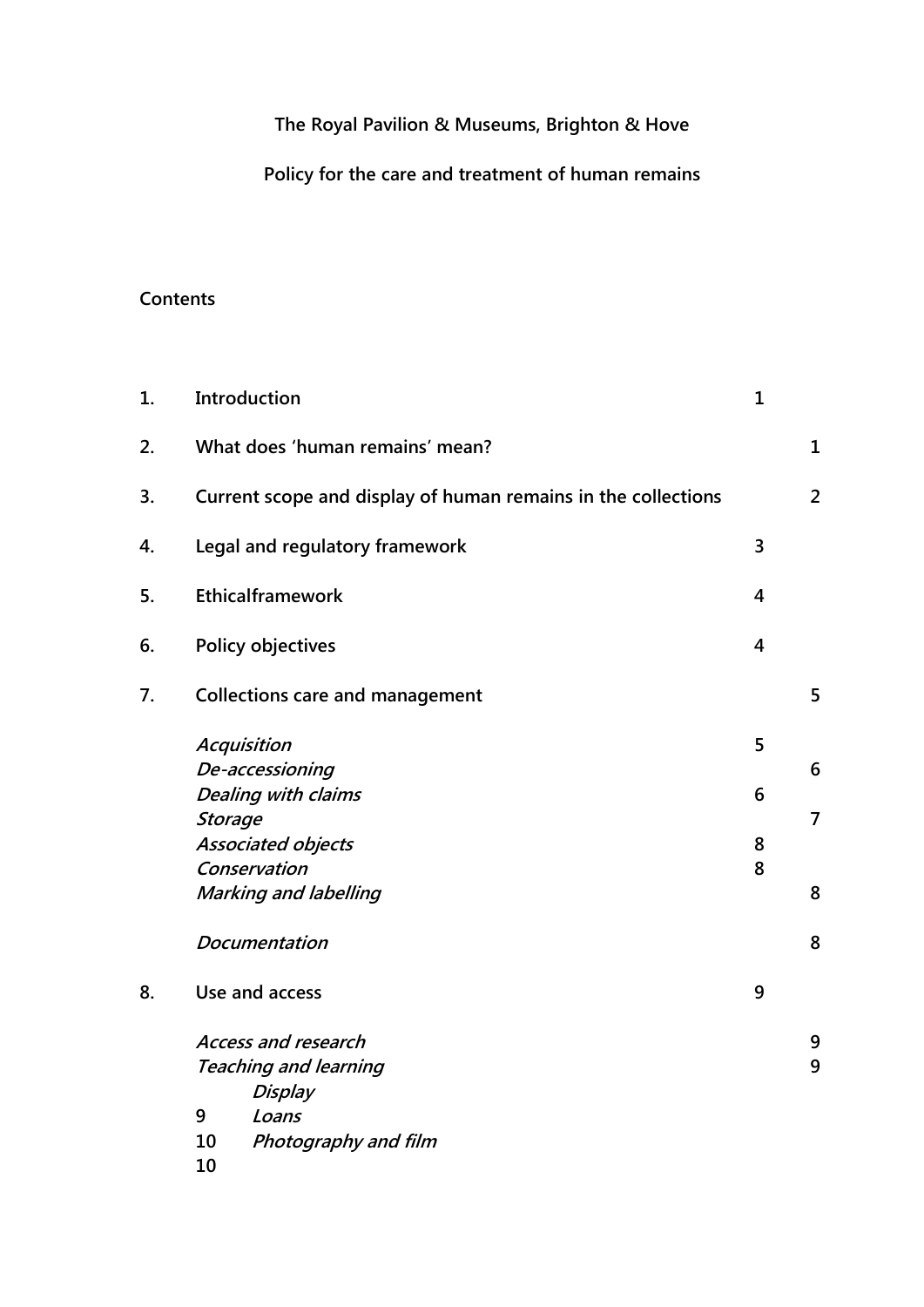| 9. | References           |    |
|----|----------------------|----|
|    | 10. Acknowledgements | 14 |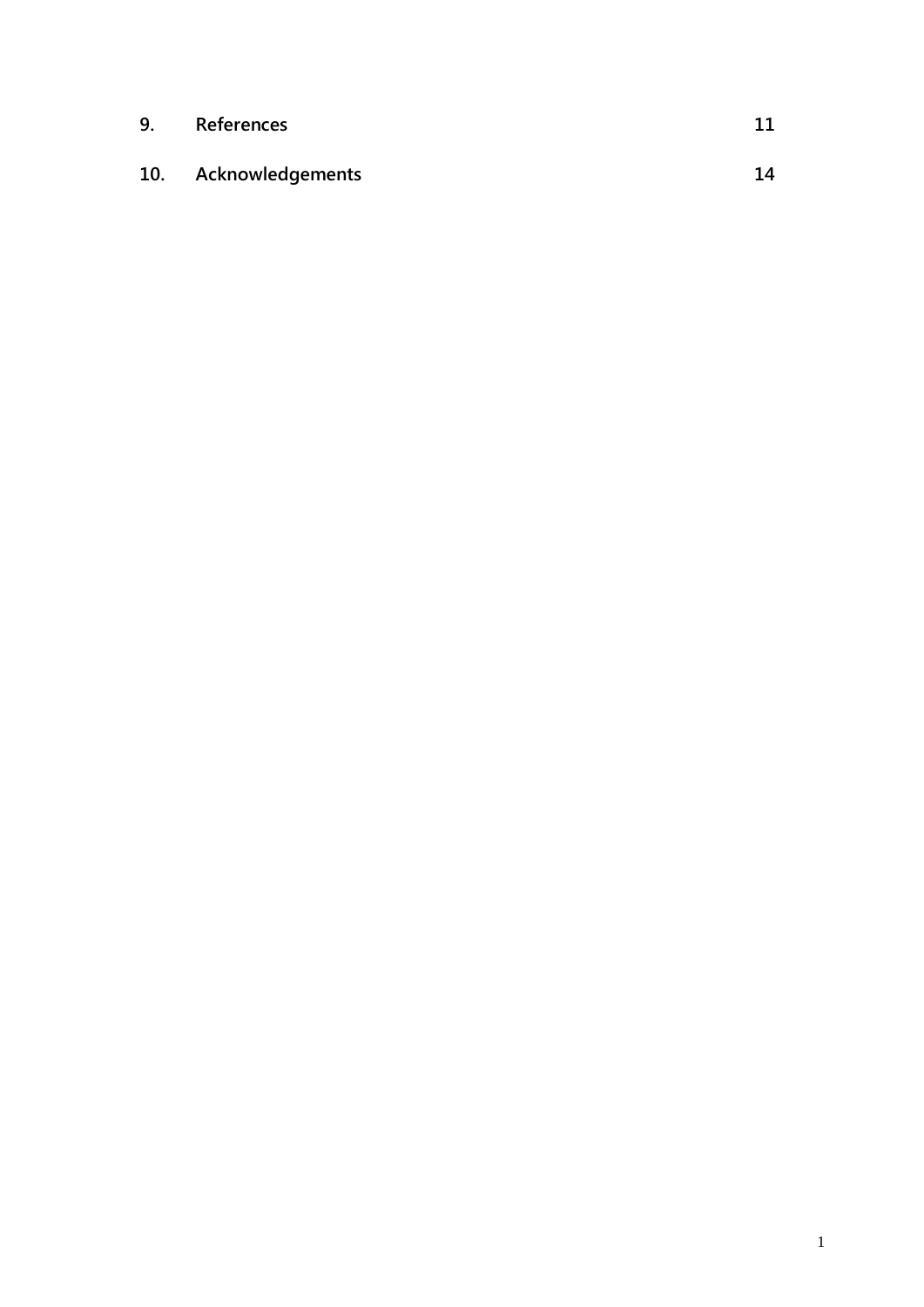- **1. Introduction**
- **1.1 This Policy covers collections held by Brighton & Hove City Council Museums Service (referred to as "the Service").**
- **1.2 Human remains have a unique status within museum collections. They have the potential to make a contribution to the public good, through research, teaching and, in appropriate cases, display. In many instances they also have a personal, cultural, symbolic, spiritual or religious significance to individuals and/or groups. This places a special responsibility on those museums that hold them.**
- **1.3 The Service acknowledges the Department of Culture, Media & Sport"s (DCMS) recently published Guidance for the Care of Human Remains in Museums (2005) (referred to as "the DCMS Guidance") and this publication is used as a reference throughout this Policy.**
- **1.4 The Service"s present position on the care and use of human remains is set out within this document. It will be reviewed at least every five years, in tandem with the Service"s Acquisition and Disposal Policy (2005).**
- **2. What does "Human Remains" mean?**
- **2.1 The definition of human remains for the purposes of this Policy follows that given in the DCMS Guidance:**

**The term human remains is used to mean the bodies, parts of bodies and cremated remains, of once living people from the species Homo sapiens (defined as individuals who fall within the range of anatomical forms known today and in the recent past). This includes osteological material (whole or part skeletons, individual bones or fragments of bone and teeth), soft tissue including organs and skin, embryos and slide preparations of human tissue.**

**In line with The Human Tissue Act 2004, the definition does not include hair and nails, although it is acknowledged that some cultural communities do give these a sacred importance. Human remains also include any of the above that may have been modified in some way by human skill and/or may be physically bound-up with other non-human materials to form an artefact composed of several materials. Another, but much smaller, category of material included within this definition is that of artworks composed of human bodily fluids and soft tissue. (Taken from DCMS Guidance, p9)**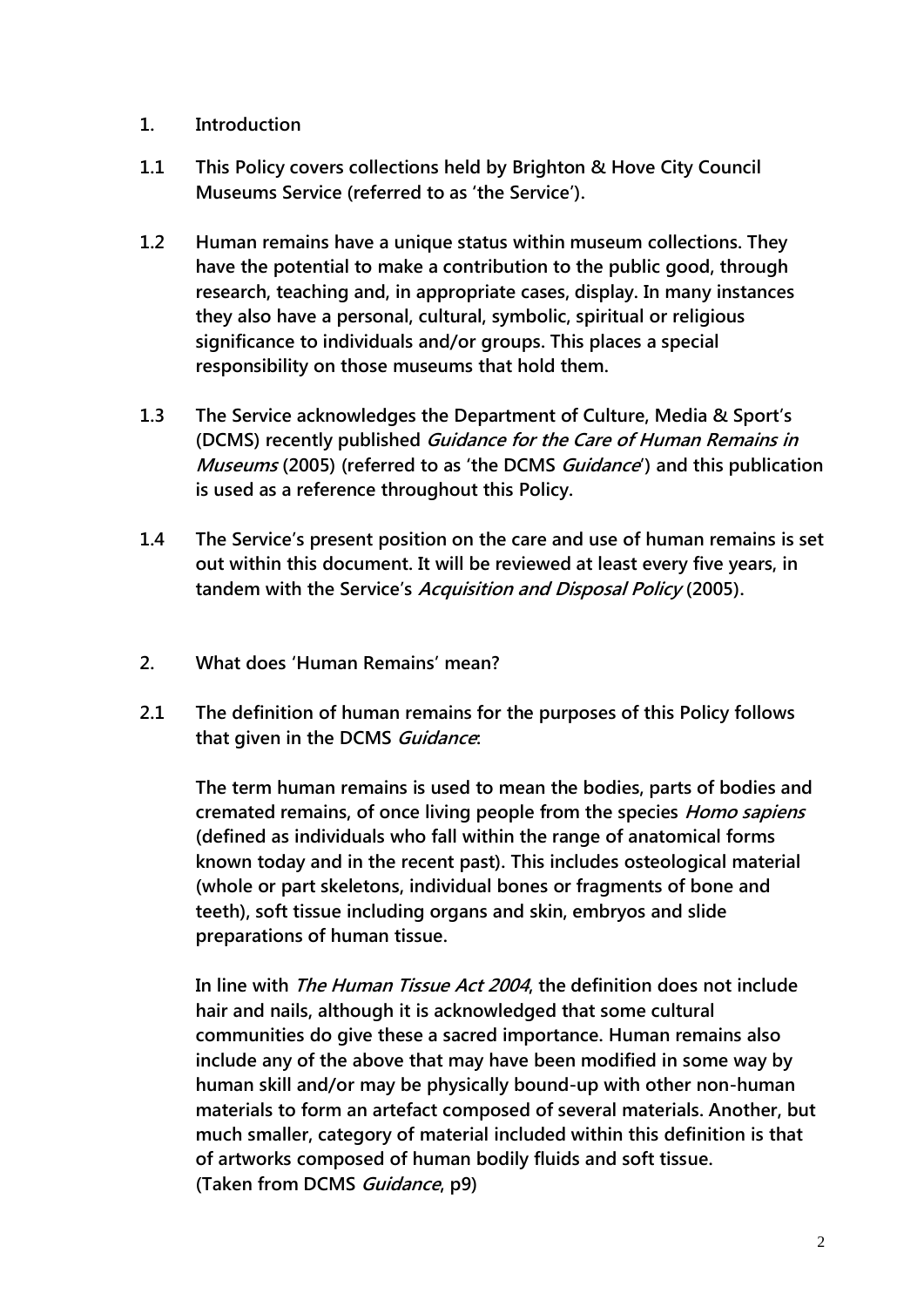**2.2 Where it is known that cultural communities give hair and nails sacred importance, this material will be treated in the same way as human remains according to the above definition and as outlined below.**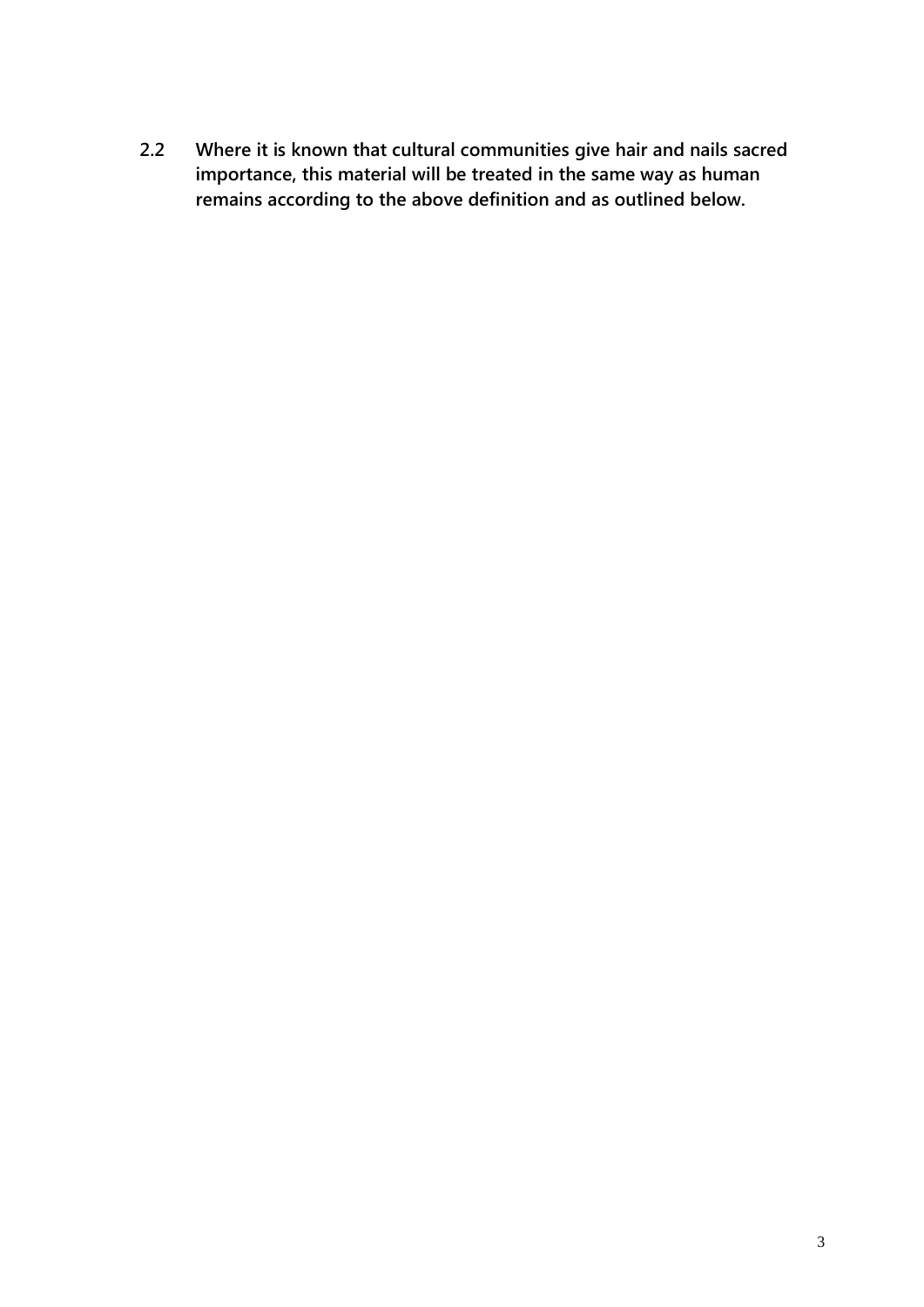- **3. Current scope of human remains in the collections**
- **3.1 The Service holds more than 1,500 pieces of human remains in four of its collections: Natural Sciences, Archaeology & Local History (which includes Egyptology), World Art and Decorative Art. The remains fall into the following categories:**

| Collection                  | <b>Material</b>            |
|-----------------------------|----------------------------|
| <b>Natural Sciences</b>     | Osteology                  |
|                             | Histology/pathology        |
| Archaeology & Local History | Osteology                  |
|                             | <b>Cremated remains</b>    |
|                             | Artefacts, including teeth |
| Egyptology                  | <b>Mummified remains</b>   |
| <b>World Art</b>            | <b>Artefacts</b>           |
| <b>Decorative Art</b>       | <b>Artefacts</b>           |
|                             |                            |

**Natural Sciences hold some prehistoric material but the vast majority of human remains are no more than 200 years old.** 

**The material from Archaeology & Local History is almost exclusively from Sussex. The Sussex holdings include known human skeletal material (unmodified) from the Neolithic (e.g. Whitehawk) through to the Anglo-Saxon period (around 1200 BP [800 AD]). The majority is Anglo-Saxon. This material also includes cremated remains.**

**The ancient Egyptian mummified remains are around 3,000 years old.** 

**Those human remains in the World Art collection are all modified in some way, often for secondary use and are probably no more than 200 years old.**

**Decorative Art material is around 120-200 years old.**

- **3.3 The Service holds human remains by virtue of the historic collections it cares for, for the purposes of research, public and specialist education and the better understanding of humanity.**
- **3.4 The Service believes in being open about the contents of the collection and making information available to all enquiries. It will work towards publishing full details of its holdings in a printable format and on the Service"s website.**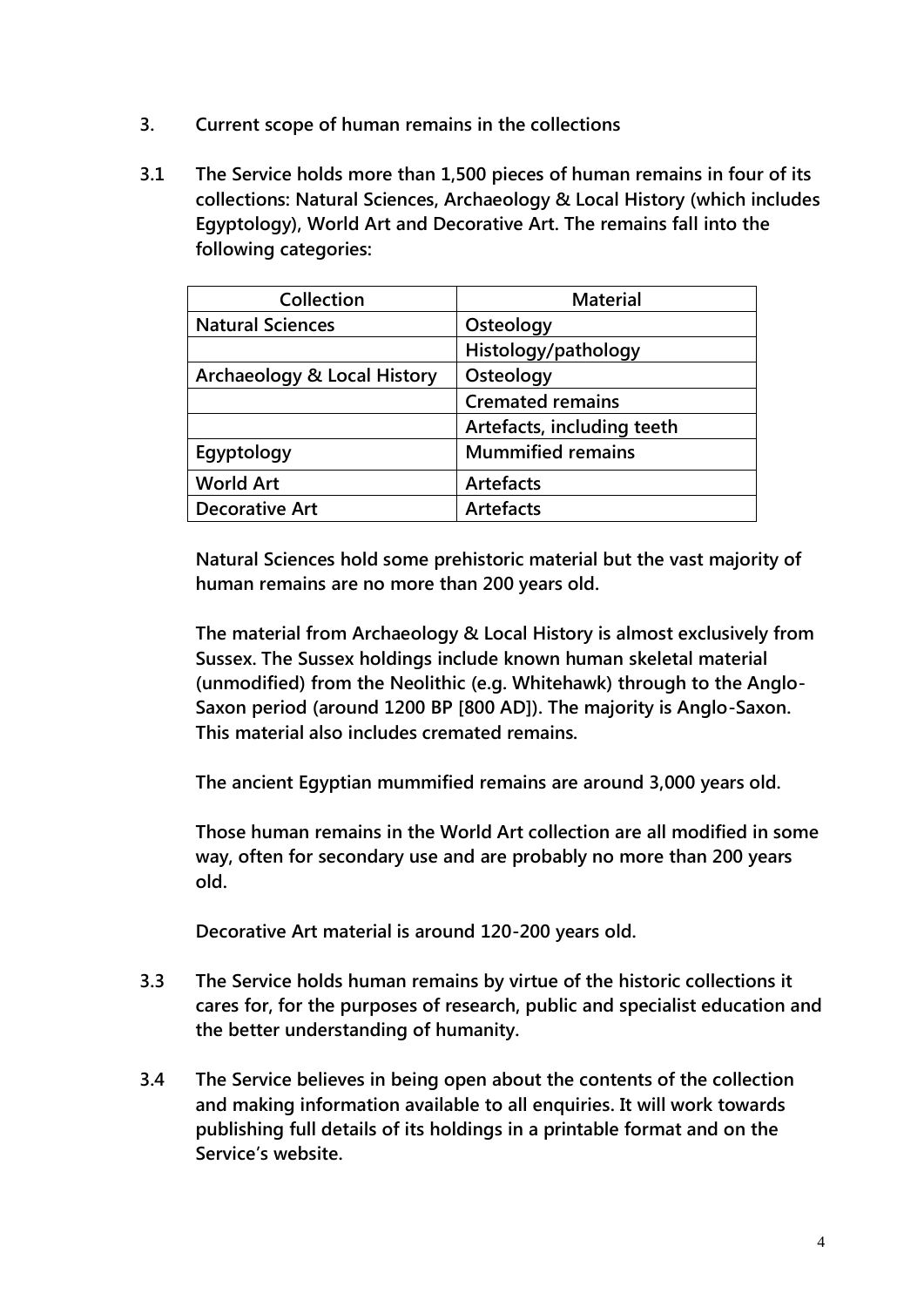## **4. Legal**

**This Policy complies with a number of legal requirements.**

- **4.1 The Service cannot legally own human remains except where these remains have been treated or altered "through the application of skill". "Skill" is not clearly defined but is likely to include a scientific preparation or the work of an artisan.**
- **4.2 The 2005 Church of England and English Heritage joint publication Guidance for Best Practice for Treatment of Human Remains Excavated From Christian Burial Grounds in England (2005) notes that although there are no property rights in human remains, post-excavation processing (such as marking remains with date, site etc), may fall within the definition of the "application of skill" and possibly endow skeletal remains with property rights. In this regard, further recommendations are provided in the Society of Museum Archaeologists publication, Selection, Retention and Dispersal of Archaeological Collections (1993, 1997).**
- **4.3 Human remains less than 100 years old (from the 1st September 2006) come under the statutory requirements of the Human Tissue Act 2004. If the Service holds such material it will be required by law to obtain a licence from the Human Tissue Authority (HTA) to hold human remains that are less than 100 years old. In order to obtain a licence, the Service will have to meet various requirements and adhere to the Code of Practice issued by the HTA as well as to the guidelines for good practice set out in the DCMS Guidance. For human remains less than 100 years old, the Service"s HTA-approved "Designated Licence Holder" will be the Head of Collections and Interpretation.**
- **4.4 As a Public Authority, under the Freedom of Information Act 2000 the Service has a legal requirement to provide information to enquirers when requested to do so. All requests are considered on their own merits and the Service will provide information within 10 working days with due consideration being taken regarding the Data Protection Act 1998.**
- **4.5 Under the provisions of the Data Protection Act 1998, the Service is required to safeguard the confidentiality of personal data. Should the case arise, appropriate consent will be sought regarding the disclosure of such information if it is necessary.**
- **4.6 Under the Human Rights Act 1998, there are implications concerning the rights of indigenous peoples who might lay claim for the return of human**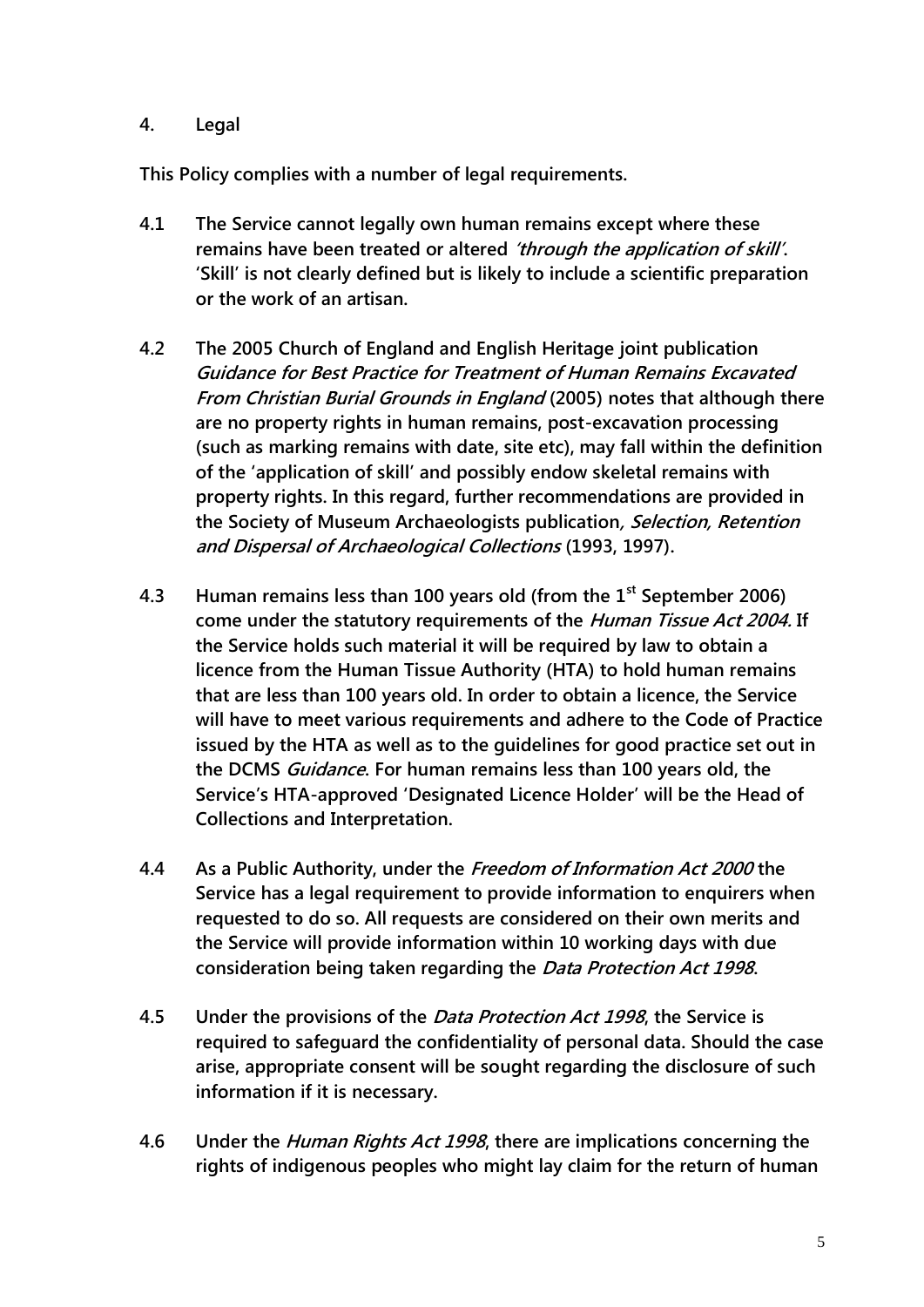**remains. Specific Articles of the European Convention on Human Rights and its Five Protocols mean that the Service may have obligations to such claimants.**

**4.7 Unauthorised disinterment of a body is a common law offence. Human remains removed during archaeological excavations in the UK are subject to a Home Office licence or directions. Church law requires the reburial of skeletal material excavated from an active church. The Service adheres to these requirements.**

## **5. Ethical framework**

- **5.1 The DCMS Guidance is not statutory, but it makes recommendations for best practice. In its approach to the care and treatment of human remains, the Service bases its principles on the ethical and procedural frameworks proposed in the DCMS Guidance.**
- **5.2 In summary, the Service will, in handling human remains and claims relating to them, demonstrate:**

**Rigour (act rationally with appropriate knowledge, skill and care, and justify decisions)**

**Honesty and integrity (be worthy of trust by others, declare conflicts of interest, show honesty in communicating knowledge with all interested parties, act in a principled manner)**

**Sensitivity and cultural understanding (show sensitivity and compassion for the feelings of individuals, show understanding of different religions, spiritual and cultural perspectives)**

**Respect for persons and communities (show respect for individuals and communities, minimise any adverse effect had on people and communities, respect privacy and confidentiality)**

**Responsible communication, openness and transparency (listen, inform and communicate openly and honestly)**

**Fairness (act fairly, give due weight to the interests of all parties, act consistently).**

**(Taken from DCMS Guidance, p14)** 

**5.3 The following ethical principles will guide and inform decision-making concerning the handling and care of human remains and in considering claims:**

**Non-maleficence (doing no harm)**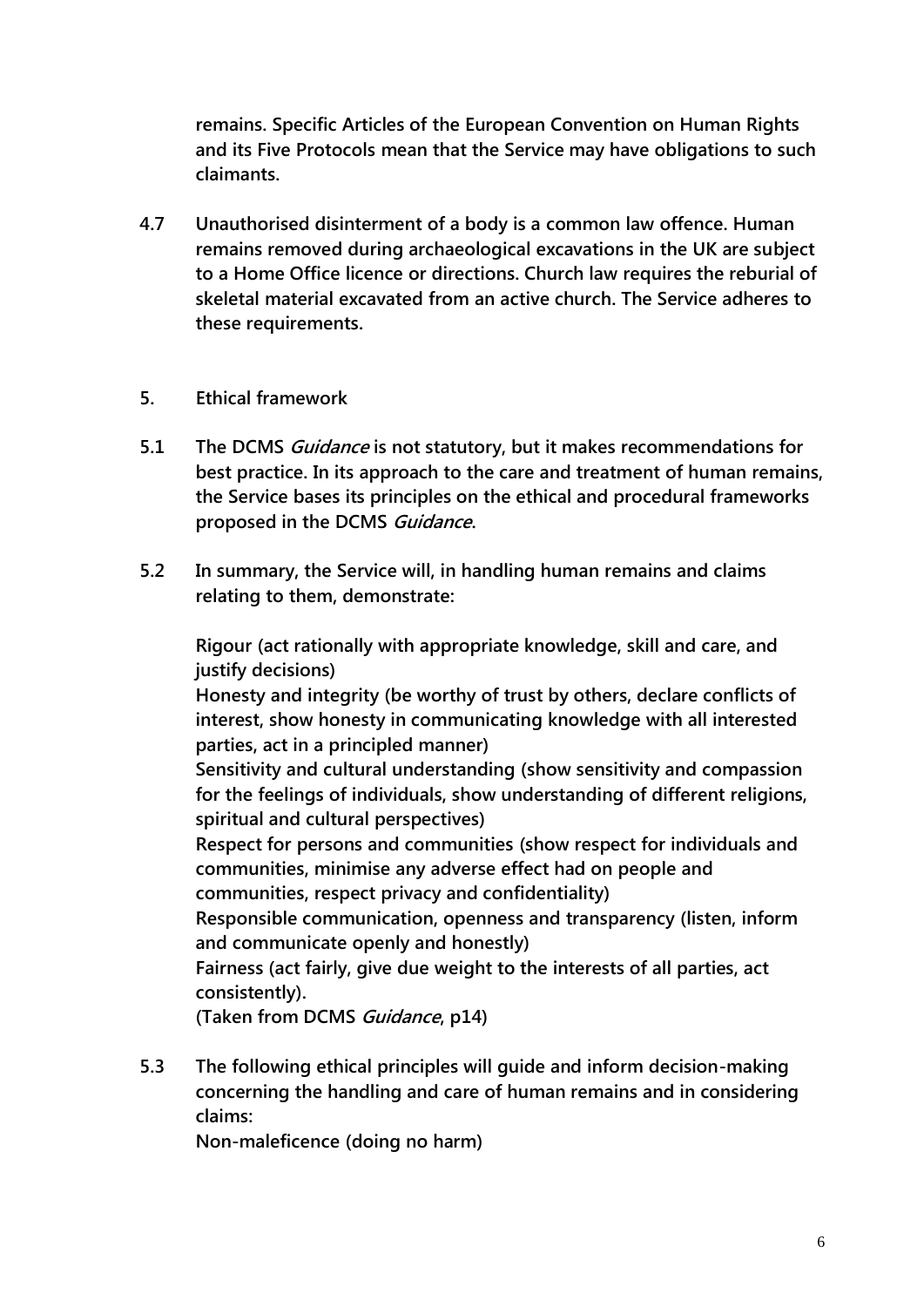**Respect for diversity of belief (respect for diverse religions, spiritual and cultural beliefs and attitudes to remains, tolerance) Respect for the value of science (respect for the scientific value of human remains and for the benefits that scientific inquiry may produce for humanity) Solidarity (furthering the understanding of humanity through cooperation and consensus in relation to human remains) Beneficence (doing good, providing benefits to individuals, communities or to the public in general) (Taken from DCMS Guidance, p14-15)**

- **6. Policy Objectives**
- **6.1 This Policy enshrines the procedural responsibilities and ethical principals outlined in the DCMS Guidance for the management and use of human remains in the Service"s care. It also draws on additional professional guidelines and standards to inform policy and practise, including:**

**Human Tissue Authority (HTA) Public Display Code of Practice (2006) Museum Documentation Association SPECTRUM: The UK Museum Documentation Standard (updated 2005) Museums Association professional guidelines and standards (acquisition, disposal, access) Museums Association Code of Conduct for People who Work in Museums (2nd edition, 1997) Museums Libraries & Archives Council (MLA) Inspiring Learning for All (2006) Re:source/MLA Benchmarks in Collection Care (2002) Guidance for Best Practice for Treatment of Human Remains Excavated From Christian Burial Grounds in England Society of Museum Archaeologists Selection, Retention and Dispersal of Archaeological Collections, Guidelines for use in England, Wales and Northern Ireland (1993 & 1997)**

**6.2 The Service will work towards these in those areas where current policy and practise require improvement. The Head of Collections and Interpretation has overall responsibility for ensuring that the procedural responsibilities and ethical principles for the care of human remains in this Policy are properly adhered to, with delegated responsibilities to the relevant Keepers of Natural Sciences, Archaeology & Local History, World Art and Decorative Art.**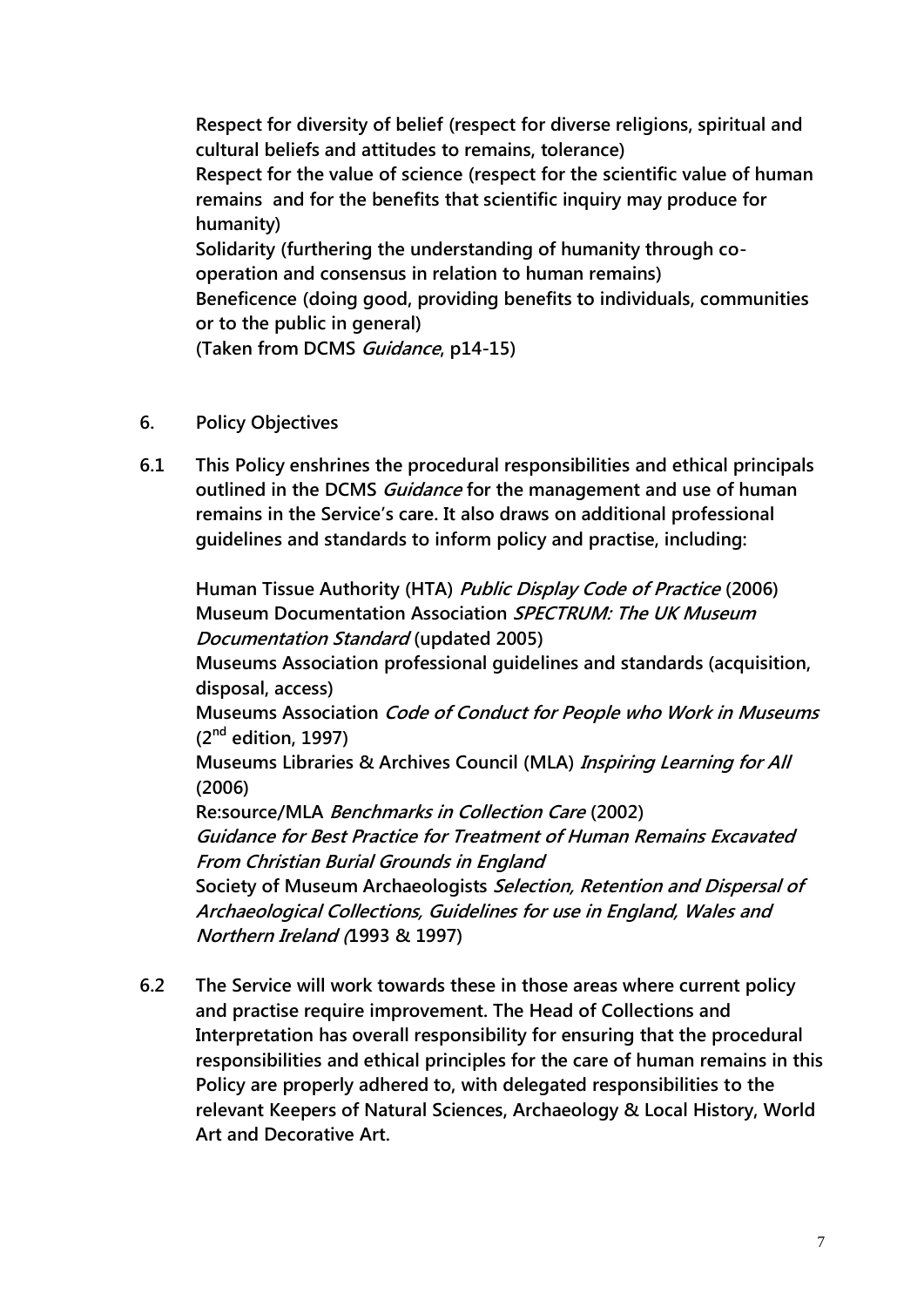- **6.3 Human remains should be treated with respect. Wherever possible, the Service will take account of the wishes of genealogical descendents, cultural communities and faith organisations in the care, management and use of human remains.**
- **6.4 Reference is made below to the Service"s Human Remains Group. This is made up of the Head of Collections and Interpretation, the Knowledge and Information Manager, the Preventative Conservation Manager, and the Keepers of Natural Sciences, Archaeology & Local History, World Art and Decorative Art.**

## **7. Collections care and management**

## **Acquisition**

- **7.1 The Service will acquire human remains in full and open consultation with appropriate communities. In addition to consent from genealogical and culturally affiliated groups, all acquisitions of human remains will be made in accordance with the Service"s Acquisition and Disposal Policy (2005). Human remains will be acquired responsibly and ethically in accordance with legal requirements and professional standards and so long as the Service is satisfied that it can hold the remains in a lawful manner; provenance has been clearly established; there is no suspicion of illicit trade; and the remains are of potential value to the Service or wider scientific community. Acquisition of remains under 100 years old will, additionally, fall within the remit of the Human Tissue Act 2004**
- **7.2 All decisions to acquire human remains will be the responsibility of the Human Remains Group, ratified by the Head of Museums and the Royal Pavilion.**

# **De-accessioning**

- **7.3 Human remains must be de-accessioned responsibly, with reference to the legal, ethical and professional principles and procedures set out in the DCMS Guidelines and in accordance with the Service"s Acquisition and Disposal Policy (2005).**
- **7.4 Claims for the return of human remains are considered below. If the Service wishes to de-accession human remains in other circumstances it will be pro-active in trying to establish whether any genealogical or cultural descendants exist who might wish to make a claim for return or reburial of historic human remains, although it is unlikely that the Service has material from known individuals. In respect of recent human remains**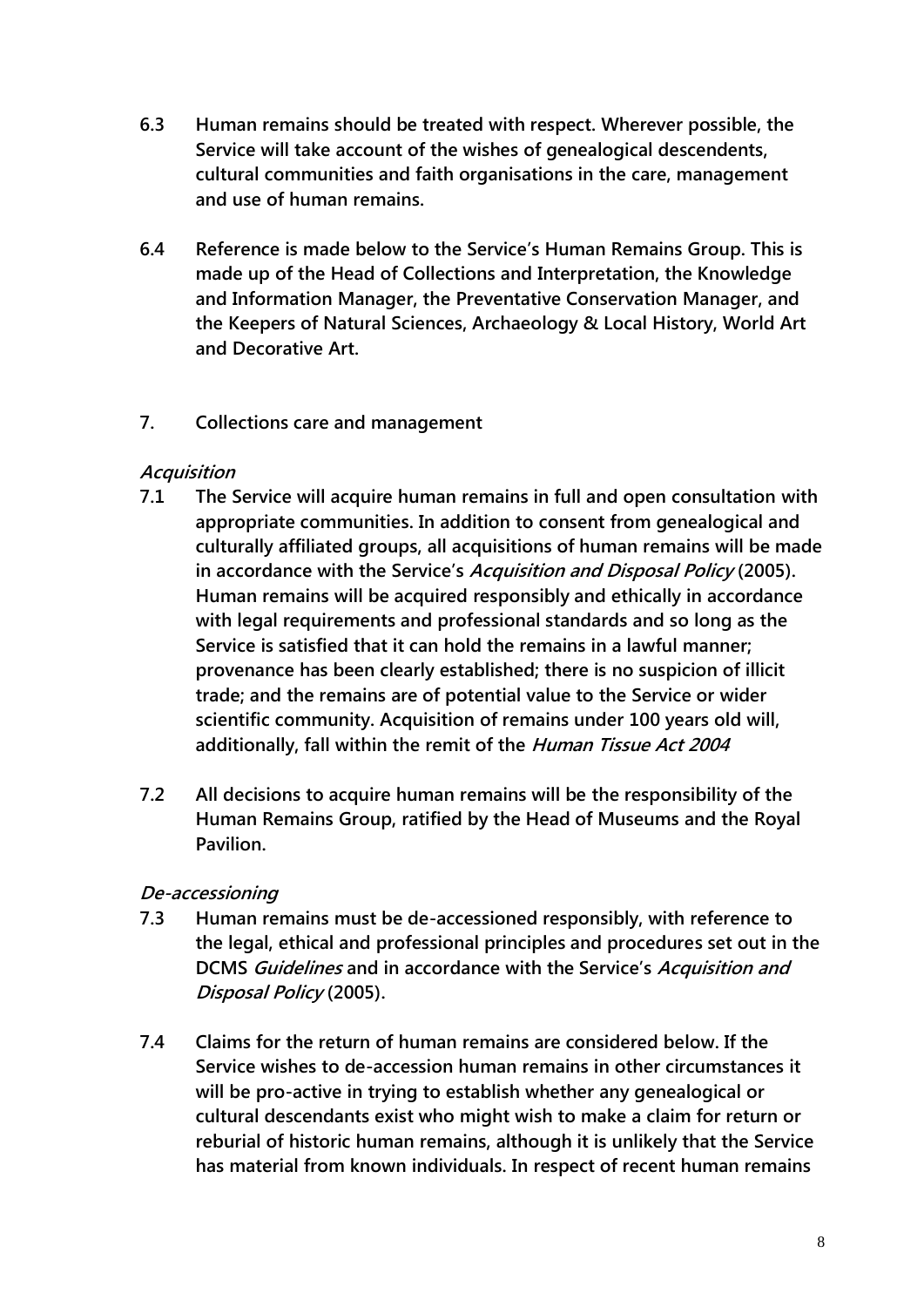**that are identifiable, HTA advice is not to approach families proactively, but to comply with family requests for tissues or organs to be returned if claims are made.**

- **7.5 At this time, the Service will only pro-actively dispose of human remains by transfer to another Accredited institution with an appropriate human remains policy.**
- **7.6 The Service supports the view in The Guidance for best practice for treatment of human remains excavated from Christian burial grounds in England (Church of England/English Heritage, 2005) that reburial of remains after excavation, rather than long-term retention for scientific research, denies a potentially valuable research resource to future workers. Indiscriminate reburial of museum collections is therefore undesirable.**
- **7.7 It also accords with Selection, Retention and Dispersal of Archaeological Collections", Guidelines for use in England, Wales and Northern Ireland (Society of Museum Archaeologists, 1993 and 1997) that re-deposited, disarticulated and fragmentary remains will be retained for their potential contribution to the understanding of funerary and non-funerary practices and post-depositional disturbance, this being especially important for prehistoric sites where fragmented human remains may be recovered from contexts which are not primarily of funerary nature.**
- **7.8 The Service"s Human Remains Group will produce a report and recommendations for the Head of Museums and the Royal Pavilion to take to the Service"s governing body (Brighton & Hove City Council Sub-Committee for Tourism and Culture) for any human remains the Service wishes to pro-actively de-accession, in accordance with the Service"s Acquisition and Disposal Policy (2005).**

#### **Claims for return**

- **7.9 The Service will be open and transparent when dealing with any legitimate claim. Full consultation and equable negotiations will form the basis of any claim.**
- **7.10 The Service considers that claims are unlikely to be successful for any remains over 300 years old, and are highly unlikely to be considered for remains over 500 years old, except where a very close geographical, religious, or cultural link can be demonstrated.**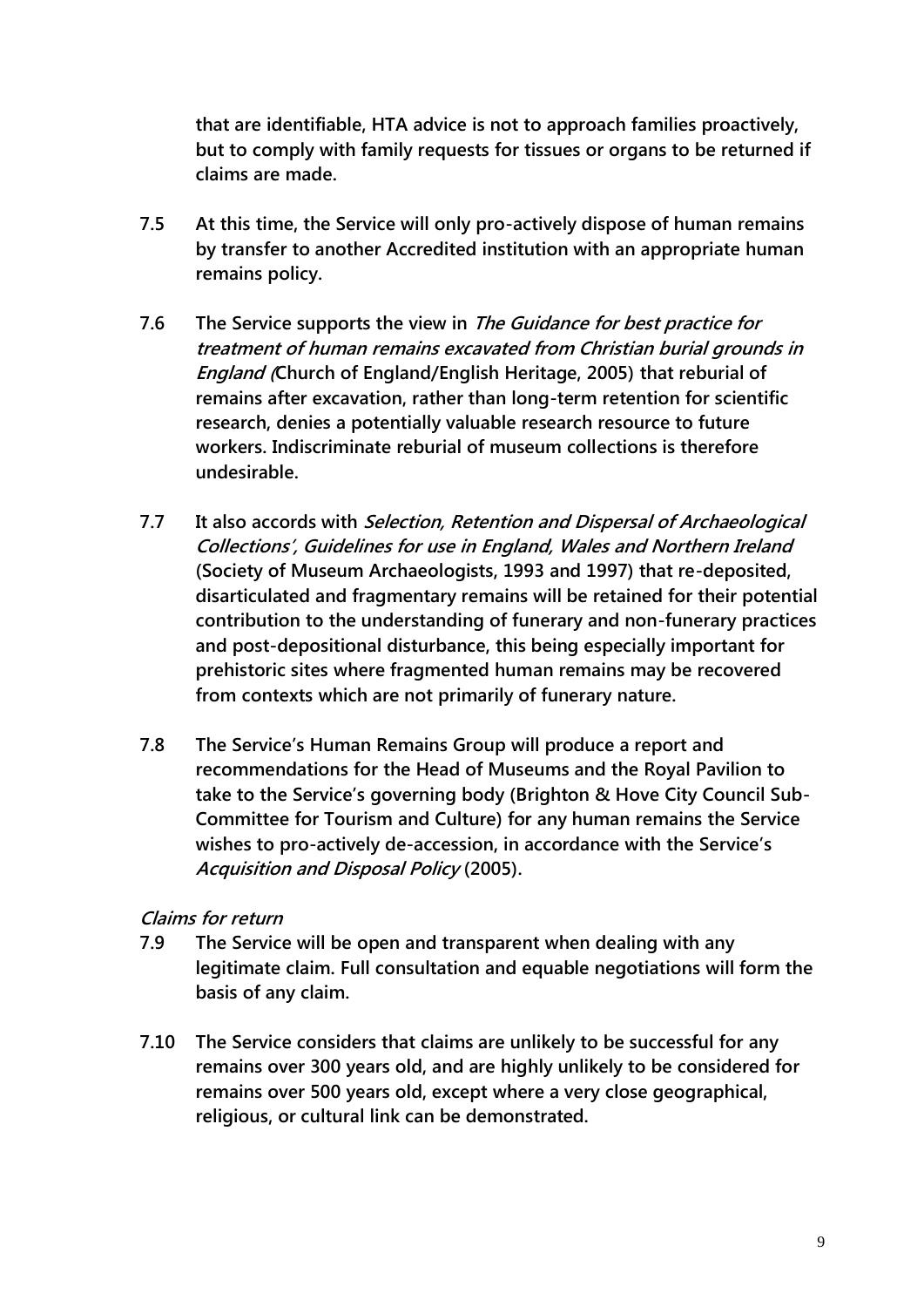**7.11 The Service will seek to establish the status of the "claimant community". Broadly, this might be expected to fall into one of two categories: genealogical descendants<sup>1</sup> or cultural communities of origin<sup>2</sup> .** 

**Where the claim is being made by another party on behalf of the claimant community, wherever possible, the community's support for the claim must be clear.**

- **7.12 Requests must be in writing to the Head of Collections and Interpretation and be supported by appropriate documentation. All claims will be formally acknowledged in writing within 10 days, together with an indication as to how long the claim may take and the Service"s procedures for dealing with such claims.**
- **7.13 If any such claim is made the Service will be proactive in helping to determine whether the claim is just and take all necessary steps to ensure the claim is properly processed in a sensitive and unbiased way. A full investigation will be undertaken openly and with the full co-operation of the claimant and any other interested parties. The Human Remains Group, working in consultation with claimants, will gather evidence relating to any claim. The Group will use this Policy and procedural guidance in the DCMS Guidelines (Part 3: Claims for the return of remains) as the basis for the production of a report and recommendations for the Head of Museums and the Royal Pavilion to take to the Service"s governing body (Brighton & Hove City Council Sub-Committee for Tourism and Culture), in accordance with the Service"s Acquisition and Disposal Policy (2005).**

**In undertaking the investigation the Service will, where necessary, engage relevant specialists to provide independent reports. Service staff will be responsible for collating evidence relating to any claim, including commissioning independent research.** 

**In advance of the submission of the report to the Service's governing body, the report may be first considered by an advisory panel, formed of external specialists brought together for that sole purpose. Wherever possible, the Service will ensure that the panel reflects a broad spectrum of interests relevant to the case. The panel's role will be to assess whether the criteria for assessing a claim (as set out in 3.3.2 Evidence Gathering,** 

 **1 "individuals (who) can demonstrate a direct and close genealogical link to the human remains…" (DCMS 2005: 26)**

**<sup>2</sup> "For a community to be recognised…it would generally be expected that continuity of belief, customs or language could be demonstrated between the claimants and the community from which the remains originate." (DCMS 2005: 26)**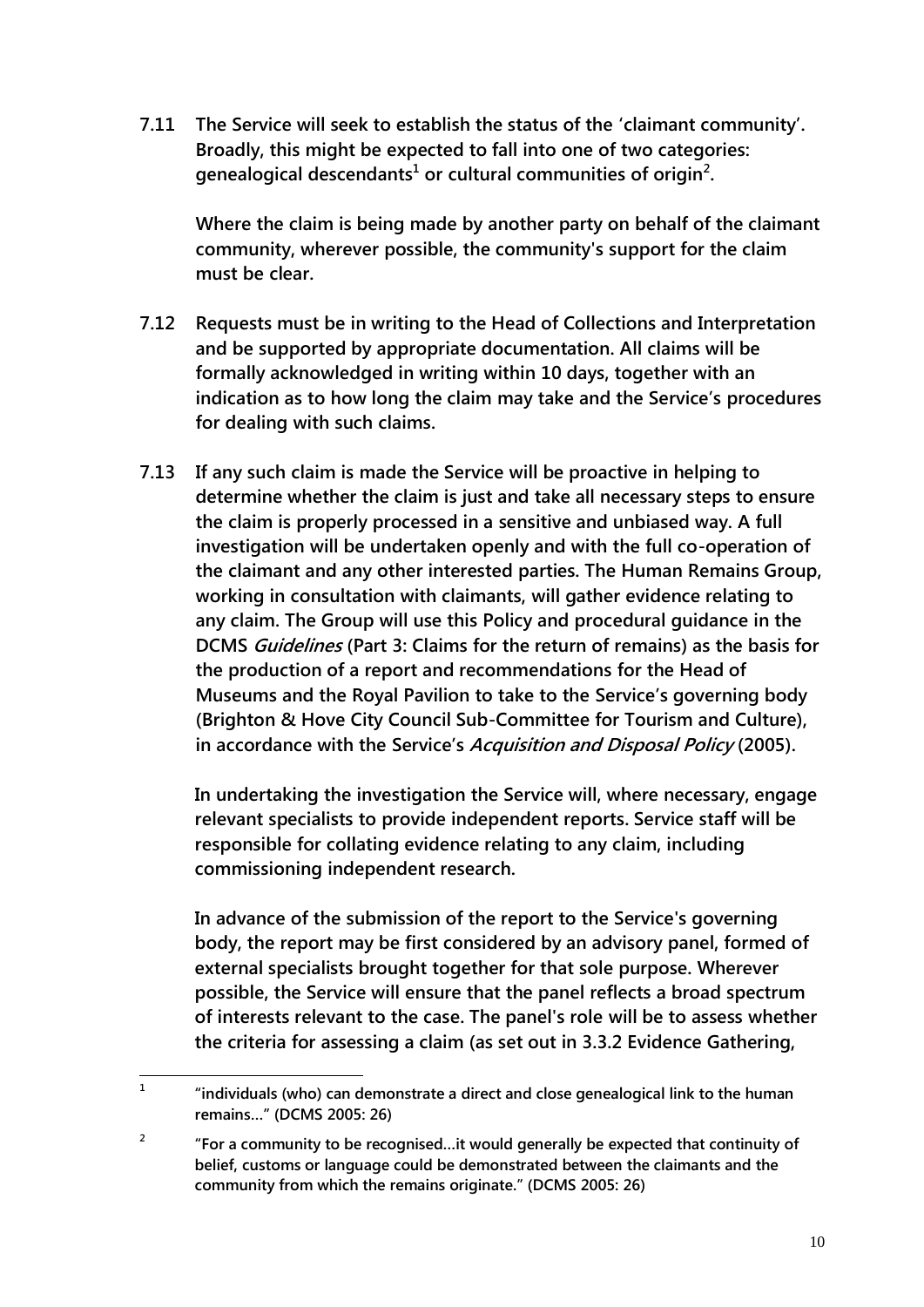**Part 3: Claims for the return of remains, DCMS Guidelines) have been adequately addressed in the report. Only when this is found to be the case will the Service proceed with a recommendation to the governing body.**

- **7.14 Once a decision has been made, a written report will be prepared that explains how the decision was reached. Claimants will be informed of the decision in writing and decisions will also be published on the museum website.**
- **7.15 Where a decision is made to return remains, the Service will negotiate an agreement with the claimant representative concerning the arrangements for their return. The Service expects that normally claimants will bear the cost of transport for remains returned.**

#### **Storage**

- **7.16 Each Keeper responsible for a collection containing human remains will, as a priority, audit storage provision, using Benchmarks in Collection Care (Re:source/MLA, 2002), and report to the Human Remains Group on any improvements necessary to meet "Good" practice classification.**
- **7.17 Human remains will be kept in suitably safe and secure premises, with monitored environments, which are, as far as is practicable, kept clean and regularly checked for pests, damaged and leaking storage containers and other potential threats.**
- **7.18 It will be the aim to place material in individual, marked boxes that also act as auxiliary supports to facilitate handling without direct physical contact. Physical contact will be kept to a minimum although, when absolutely necessary, direct contact with skin will be avoided through the use of conservation standard gloves.**
- **7.19 Human remains will be stored so that access to them is allowed only to authorised staff and supervised visitors with specific permission. Where human remains comprise a small proportion of a larger collection, curators will identify a designated area where human remains will be stored, to create conditions supportive of respectful treatment.**

#### **Associated objects**

**7.20 The DCMS Guidance states that it will usually be acceptable to store objects found associated with human remains separately. However, where known, the wishes of descendants, cultural communities or relevant faith organisations will be taken into consideration. Objects associated with human remains in the care of the Service will be documented with reference to those remains.**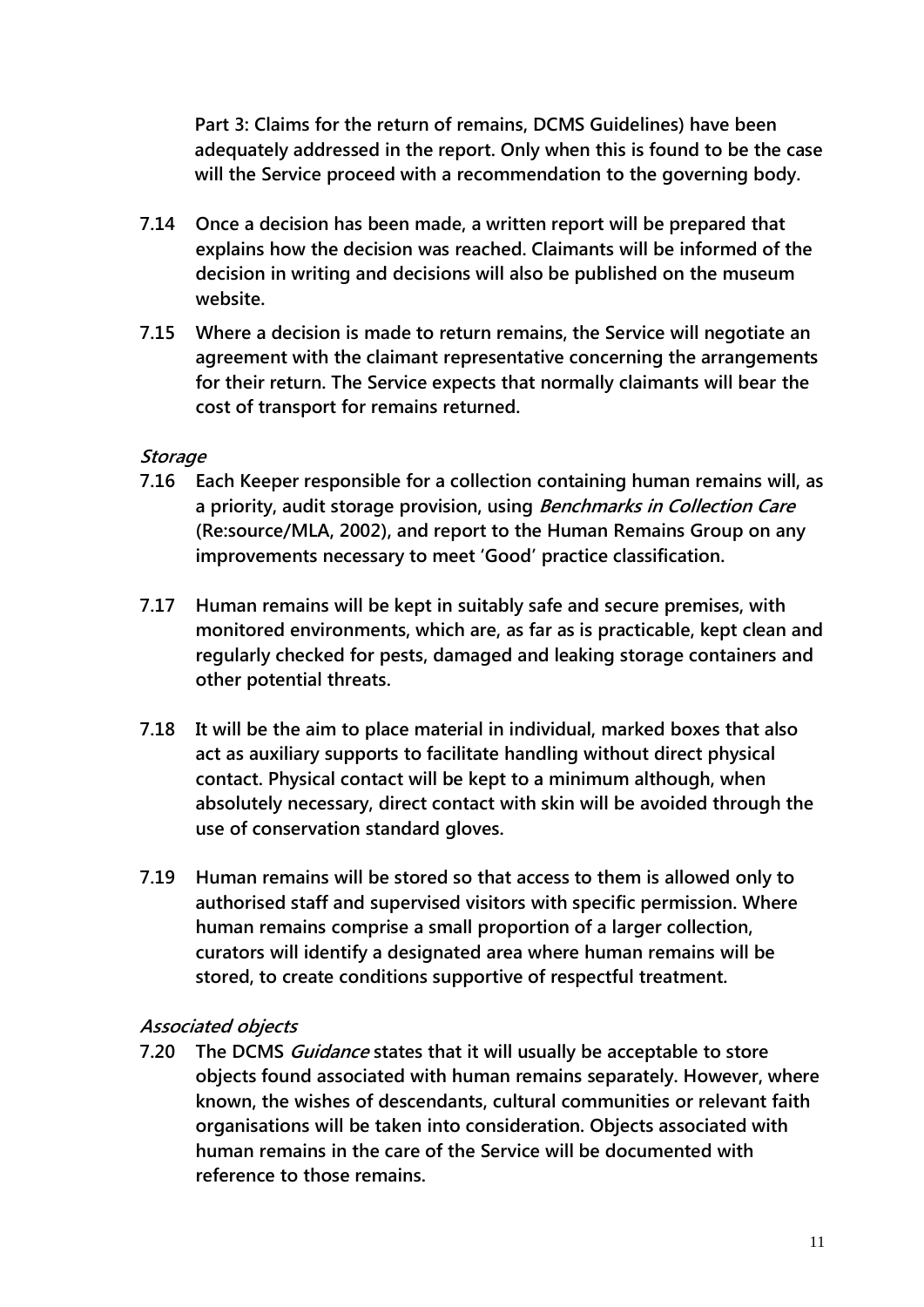**7.21 In certain circumstances it may be deemed appropriate to store artefacts and animal remains found in association with the bodies of the dead with the remains they are related to. In such cases, in-house conservation advice will be sought to determine the required conditions and location (Historic Scotland The Treatment of Human Remains (1997)).** 

#### **Conservation**

- **7.22 The integrity of human remains is important in many belief systems and is also crucial to their future research and study.**
- **7.23 Consent will be sought for any conservation work on material less than 100 years old and consultation undertaken with genealogical descendents or cultural communities for historic human remains.**
- **7.24 A full record of treatment applied to the remains (e.g. washing and sieving of cremations) will be retained as part of the archive associated with any human remains. Appropriate health and safety regulations, such as those concerning the control of substances hazardous to health (COSHH), will be complied with.**

## **Marking and Labelling**

**7.25 The Service will number the human remains in its care in such a way as to minimise the risk of loss or disassociation. Marking and labelling will, as far as is practicable, be in accordance with MDA Guidelines and professional standards. Although the marking of skeletal remains is standard practice for English remains, this is not always acceptable for those from other cultures.** 

## **Documentation**

**7.26 In all circumstances, copies of all relevant paper or digital records (such as authorisation and funding agreements, correspondence, excavation records, specialist reports, letters etc.) must be retained. In addition, all information connected with conservation, sampling, loans, display, research, filming, photography and use of human remains must be properly documented and this data clearly linked with the remains concerned.**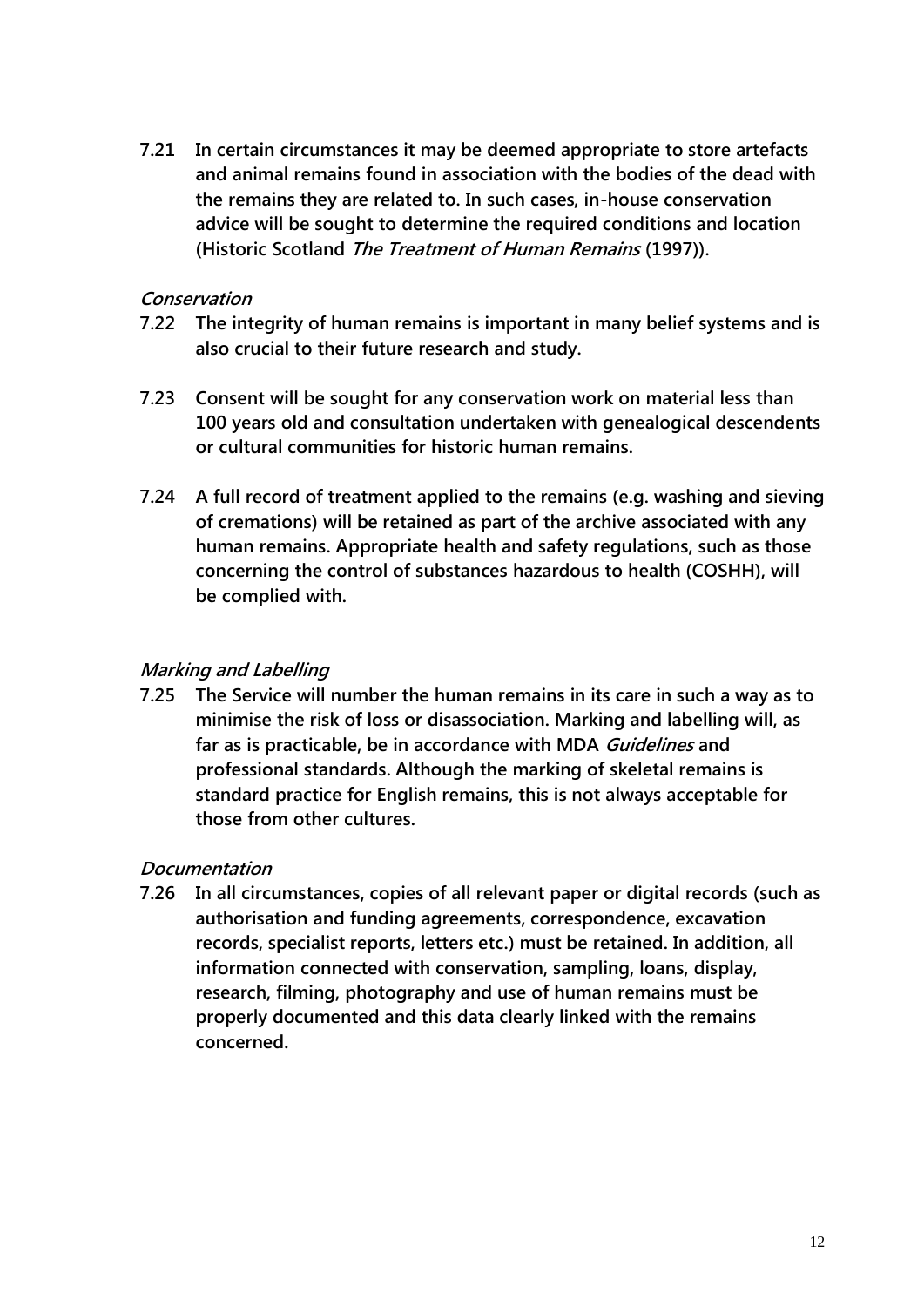#### **8 Use and access**

#### **Access and research**

- **8.1 The Service will develop a research ethics policy (to include a consideration of sampling and other destructive analysis) and an application form for access to human remains. Applicants will be required to sign the application to show that they will abide by the policy and understand their ethical and legal obligations to treat human remains with dignity and respect. All requests to research human remains should be made through the relevant Keeper. Access to human remains will be granted only after the terms and nature of the access required has been agreed and appropriate supervision is established. The relevant Keepers are responsible for ensuring proper handling, care, and security of items being examined by researchers.**
- **8.2 The Service will keep a research register of all access granted to human remains, to be held centrally by the Knowledge & Information Manager.**
- **8.3 It may be appropriate to restrict access to certain specified human remains where unrestricted access may cause offence or distress to genealogical or cultural descendents. The Service will not allow public access to any human remains while the outcome of a claim for their return by a source community is pending.**
- **8.4 Requests regarding tissue (slides), and any other material less than 100 years old, require the approval of the Service"s Human Tissue Authorityapproved license-holder.**
- **8.5 Requests involving invasive or destructive samples for analysis will be assessed on a case by case basis by the Human Remains Group.**
- **8.6 Research and sampling of contested or identifiable human remains will only be made after due process of consultation.**

#### **Teaching and learning**

- **8.7 Provided due regard is given to sensitivities and the care of the objects, it is acknowledged that human remains in teaching sessions can have far more educational impact than using models or other media.**
- **8.8 Any members of the public, including teachers, schoolchildren and students, need to be forewarned of any human remains in a museumbased or off-site teaching session. Prior to access to human remains, participants in the session will be told what is meant by dignified and respectful treatment of human remains.**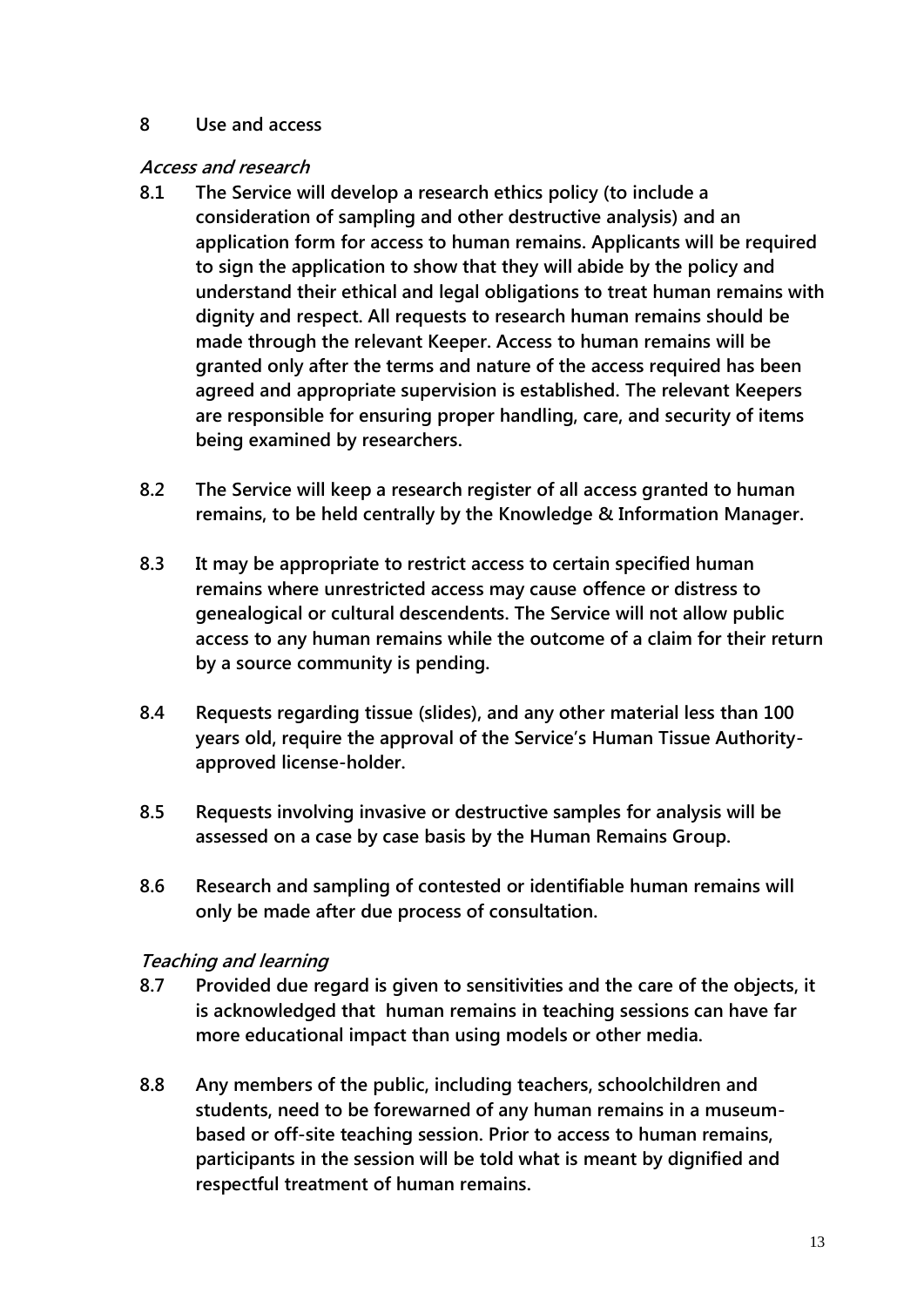# **Display**

- **8.9 Visitor surveys in other museums have shown that most museum visitors are comfortable with, and often expect to see, human remains as an element of museum displays. The Service continues to display human remains for the purposes of education – for example, explaining burial practices and the use of human remains in the manufacture of artifacts, to bring visitors into physical contact with people of the past and to encourage reflection.**
- **8.10 In accordance with the Museum Ethnographers Group Guidelines on Management of Human Remains (1991 and 1994), the Service will endeavour to "take a proactive rather than reactive position with regard to the display of human remains". Each display containing human remains will be assessed. The assessment will take into account a) the contribution made to the interpretation and whether this contribution could not be made equally through another medium, and b) whether the display is likely to cause offence to genealogical or cultural descendants. Sufficient and appropriate explanatory material should be provided for each display. Decisions on whether and how to include human remains in displays will take account of the intended audience, the display objectives, the method of display and interpretation, the visual and physical impact of human remains and their fragility. Consideration will be given to how best to prepare visitors to view them respectfully, to explain the context in which they are being displayed, and to warn those who may not wish to see them at all. Wherever possible, consultation will take place to ensure human remains are displayed suitably and acceptably.**
- **8.11 Each entry on the Service"s collections website will be assessed in the same way as a display, taking into account the interpretation and value of placing the human remains material on the web.**
- **8.12 Presentation (whether in museum displays or on the web) of contested or identifiable human remains will only be made after due process of consultation and consent.**
- **8.13 As with all displays, light and environmental conditions as well as the safety and security of the display will be taken into account to ensure that the remains are shown respectfully and safely.**

## **Loans**

**8.14 All loans will adhere to the Service"s collections policies. Due regard to the respectful and sensitive handling of the material must be stressed and any**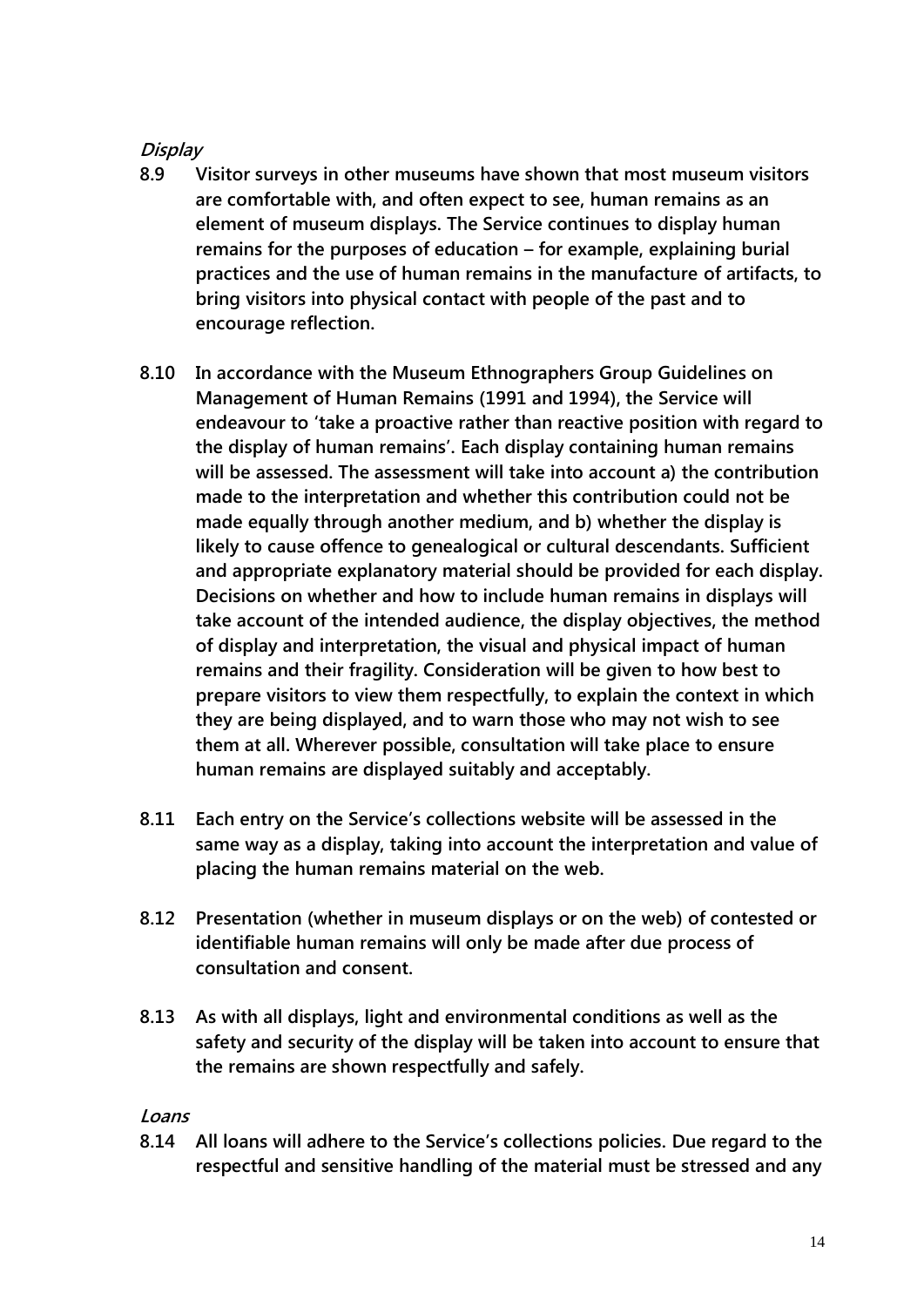**loanee must adhere to guidance laid out in this Policy, the DCMS Guidance and the Guidance for best practice for treatment of human remains excavated from Christian burial grounds in England (Church of English/English Heritage, 2005). Likewise, these will be followed when the Service borrows human remains from other institutions. The Service"s Human Remains Group will advise the Head of Museums and Royal Pavilion on any requests for incoming or outgoing loans of human remains from the collections.**

**8.15 Loans of contested or identifiable human remains will only be made after due process of consultation and consent.**

## **Photography and film**

- **8.16 It is generally acceptable to use photography and film of human remains for research, educational and general museum use. However, the views of relevant communities should be taken into account, and consideration should be taken of any sensitivities regarding the taking of pictures and / or how images might be used.**
- **8.17 With any material less than 100 years, the appropriate sections of the Human Tissue Act 2004 will be taken into consideration.**
- **8.18 Currently, photography and filming in the galleries are not prohibited. However, the Service will place labels next to human remains on display, requesting visitors to use sensitivity in photographing or filming them and directing visitors to further information available at the Information Desk.**
- **8.19 Researchers wishing to photograph or film human remains will need to note this on their application, describe the benefit to be gained from it and indicate how s/he intends to use the material in a sensitive and appropriate manner. Applications will be assessed on a case by case basis.**
- **8.20 Requests for images will be assessed on a case by case basis. If/when image orders are agreed to, the images will be accompanied by a note of what is meant by dignified and respectful treatment of human remains.**
- **8.21 Photography or film of contested or identifiable human remains will only be made available (or new images/footage taken) after due process of consultation and consent.**
- **9. References & Bibliography**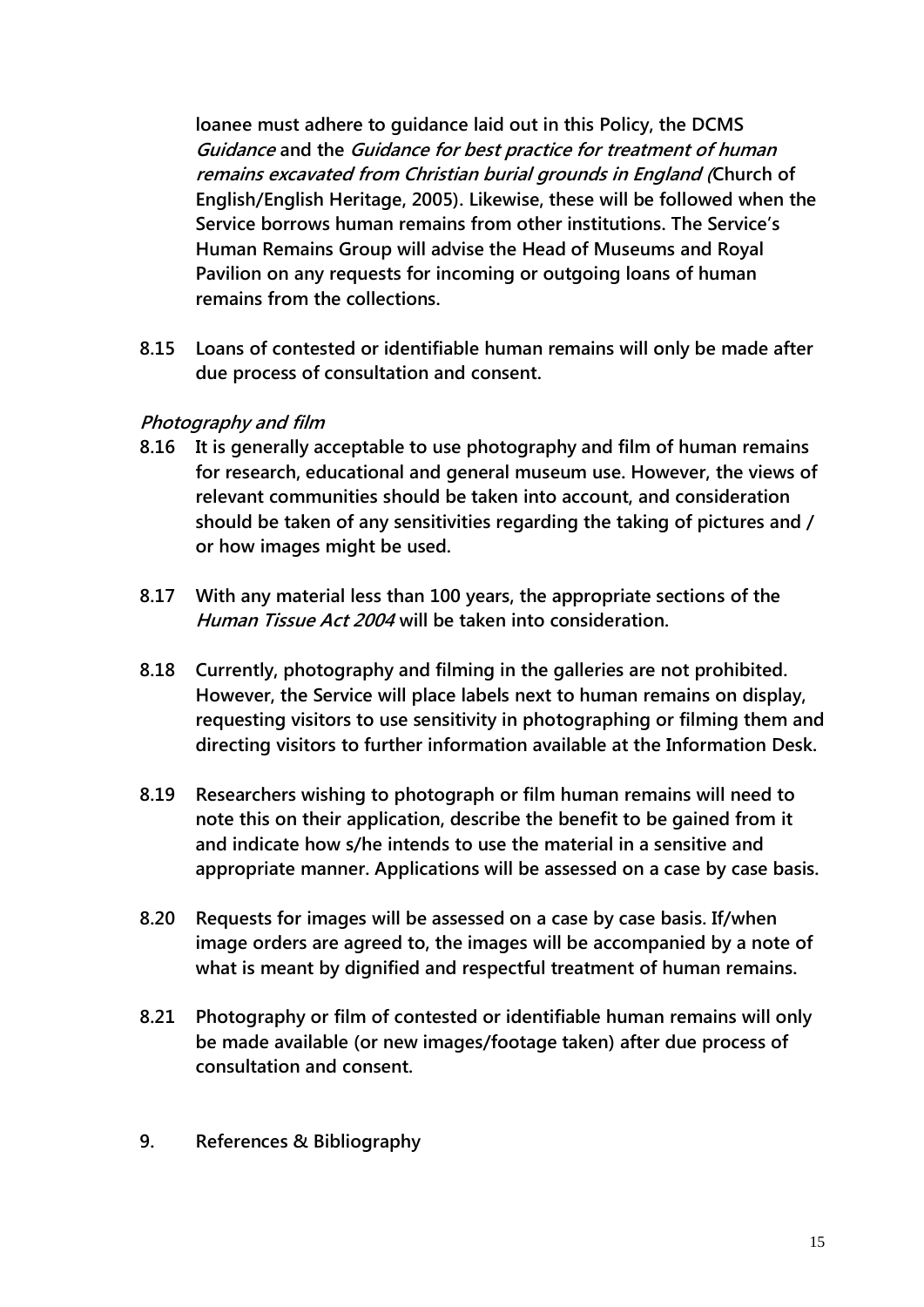**Brighton & Hove City Council Museums Service, 2005, Acquisitions and Disposal Policy**

**British Museum, 2005 The British Museum policy on human remains, [www.thebritishmuseum.ac.uk/corporate/guidance/BM\\_policy\\_on\\_human\\_remain](file:///C:/Documents%20and%20Settings/client/Local%20Settings/Local%20Settings/Local%20Settings/Temp/notes4D128A/www.thebritishmuseum.ac.uk/corporate/guidance/BM_policy_on_human_remains.pdf) [s.pdf](file:///C:/Documents%20and%20Settings/client/Local%20Settings/Local%20Settings/Local%20Settings/Temp/notes4D128A/www.thebritishmuseum.ac.uk/corporate/guidance/BM_policy_on_human_remains.pdf)**

**Church of England and English Heritage, 2005, Guidance for best practice for treatment of human remains excavated from Christian burial grounds in England, [http://www.english](http://www.english-heritage.org.uk/upload/pdf/16602_HumanRemains1.pdf)[heritage.org.uk/upload/pdf/16602\\_HumanRemains1.pdf](http://www.english-heritage.org.uk/upload/pdf/16602_HumanRemains1.pdf) <http://www.cofe.anglican.org/news/pr1205.html>**

**Department of Culture, Media & Sport, 2005, DCMS Guidance for the care of human remains in museums, [http://www.culture.gov.uk/NR/rdonlyres/0017476B-3B86-46F3-BAB3-](http://www.culture.gov.uk/NR/rdonlyres/0017476B-3B86-46F3-BAB3-11E5A5F7F0A1/0/GuidanceHumanRemains11Oct.pdf) [11E5A5F7F0A1/0/GuidanceHumanRemains11Oct.pdf](http://www.culture.gov.uk/NR/rdonlyres/0017476B-3B86-46F3-BAB3-11E5A5F7F0A1/0/GuidanceHumanRemains11Oct.pdf)**

**English Heritage, the Council for the Care of Churches and Cathedrals Fabric Commission (both Church of England organizations), 2001, Church archaeology human remains working group report [http://www.english-heritage.org.uk/upload/pdf/church\\_arch\\_remains\\_report.pdf](http://www.english-heritage.org.uk/upload/pdf/church_arch_remains_report.pdf)**

**European Convention on Human Rights and its Five Protocols, 1950-1966 <http://pages.britishlibrary.net/blwww3/law/euroconvention.htm>**

**Fforde, C., 2004, Scoping survey of Pre-1948 human remains in UCL collections. University College London [http://www.ucl.ac.uk/museums/further\\_info/documents/UCL\\_human\\_remains\\_fin](http://www.ucl.ac.uk/museums/further_info/documents/UCL_human_remains_final_report) [al\\_report](http://www.ucl.ac.uk/museums/further_info/documents/UCL_human_remains_final_report)**

**Halsbury"s Laws of England**

**Historic Scotland, 1997, The Treatment of Human Remains, Historic Scotland Operational Policy Paper 5 www.historic-scotland.gov.uk/h1.391\_leaflet\_2.pdf**

**Human Remains Advisory Service (HRAS), 2006, helps smaller museums deal with claims for the repatriation of human remains from their collections. [http://www.culture.gov.uk/what\\_we\\_do/Cultural\\_property/human\\_remains\\_in\\_UK](http://www.culture.gov.uk/what_we_do/Cultural_property/human_remains_in_UK_institutions/) [\\_institutions/](http://www.culture.gov.uk/what_we_do/Cultural_property/human_remains_in_UK_institutions/)**

**Human Tissue Authority (HTA), 2006, Public Display Code of Practice**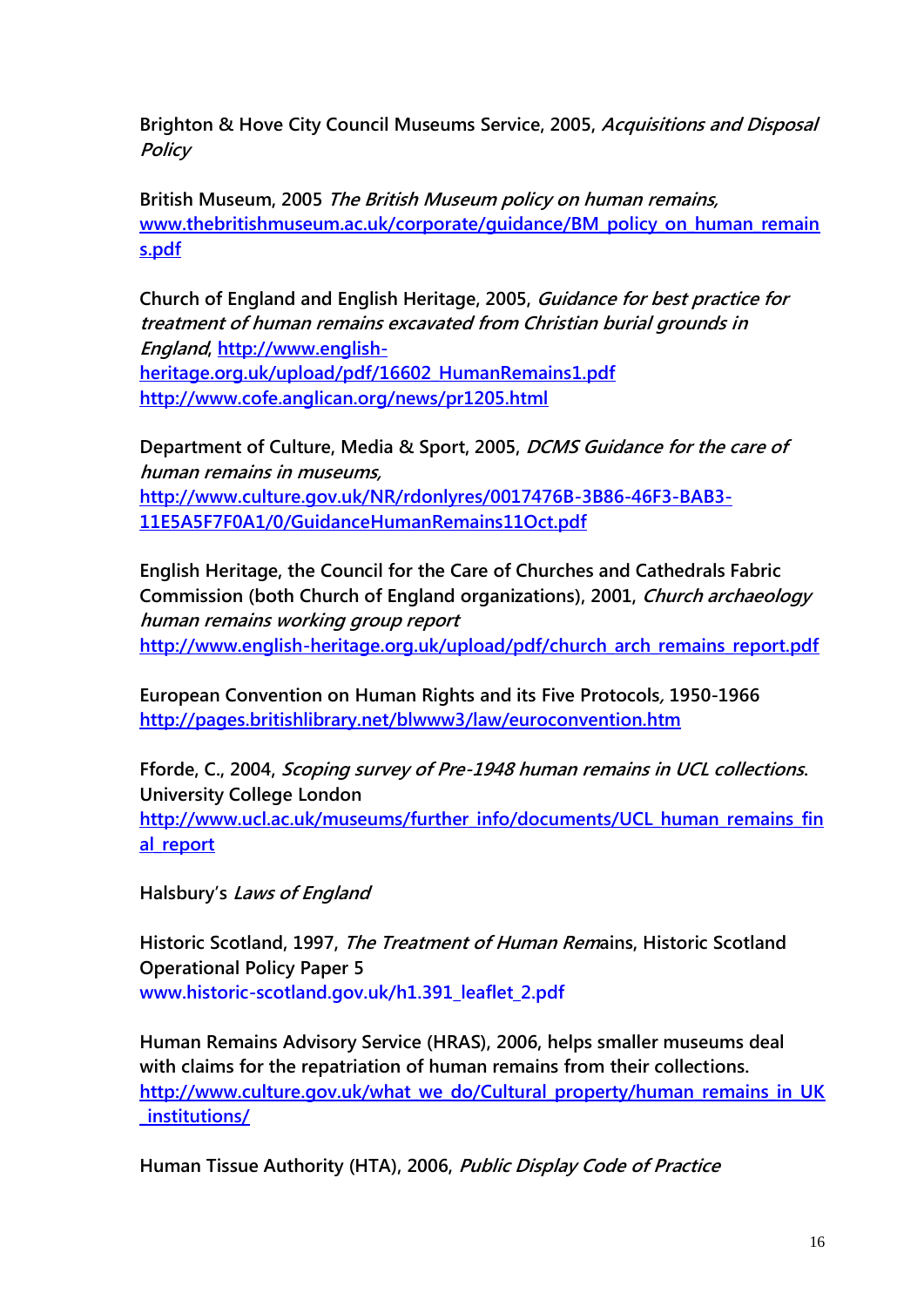**[www.hta.gov.uk/guidance/codes\\_of\\_practice.cfm](file:///C:/Documents%20and%20Settings/client/Local%20Settings/Local%20Settings/Local%20Settings/Temp/notes4D128A/www.hta.gov.uk/guidance/codes_of_practice.cfm)**

**Hunterian Museum and Art Gallery, 2004, The Hunterian Museum and Art Gallery Collections Policies and Procedures [www.hunterian.gla.ac.uk:443/museum/foi/files/Collections\\_Policies\\_2004.pdf](www.hunterian.gla.ac.uk:443/museum/foi/files/Collections_Policies_2004.pdf)**

**Leicester City Museums Service, 2006, The Curation, Care and Use of Human Remains in Leicester City Museums Service [www.culture.gov.uk/NR/rdonlyres/0017476B-3B86-46F3-BAB3-](file:///C:/Documents%20and%20Settings/client/Local%20Settings/Local%20Settings/Local%20Settings/Temp/notes4D128A/www.culture.gov.uk/NR/rdonlyres/0017476B-3B86-46F3-BAB3-11E5A5F7F0A1/0/GuidanceHumanRemains11Oct.pdf) [11E5A5F7F0A1/0/GuidanceHumanRemains11Oct.pdf](file:///C:/Documents%20and%20Settings/client/Local%20Settings/Local%20Settings/Local%20Settings/Temp/notes4D128A/www.culture.gov.uk/NR/rdonlyres/0017476B-3B86-46F3-BAB3-11E5A5F7F0A1/0/GuidanceHumanRemains11Oct.pdf)**

**Manchester Museum, 12 January 2005, The use of human remains in museums: Developing protocols for teaching, learning and research programmes; minutes of a workshop**

**[www.museum.man.ac.uk/information/infpolicies.htm](file:///C:/Documents%20and%20Settings/client/Local%20Settings/Local%20Settings/Local%20Settings/Temp/notes4D128A/www.museum.man.ac.uk/information/infpolicies.htm)**

**Midland Federation of Museums & Art Galleries, Jewry Wall Museum, Leicester 2/11/2005, Human remains in Museums – a multi faith view**

**Museums Association, 1997, Code of Conduct for People who Work in Museums (2nd edition)**  [www.museumsassociation.org/asset\\_arena/text/al/Trading\\_and\\_commercial.pdf](file:///C:/Documents%20and%20Settings/client/Local%20Settings/Local%20Settings/Local%20Settings/Temp/notes4D128A/www.museumsassociation.org/asset_arena/text/al/Trading_and_commercial.pdf)

**Museums Association, 1995 & 2003, Professional guidelines and standards (acquisition, disposal, access) [www.mla.gov.uk/resources/assets//S/sg2003\\_mus\\_doc\\_10150.doc](file:///C:/Documents%20and%20Settings/client/Local%20Settings/Local%20Settings/Local%20Settings/Temp/notes4D128A/www.mla.gov.uk/resources/assets/S/sg2003_mus_doc_10150.doc)**

**Museums Documentation Association, SPECTRUM, the UK Documentation Standard for Museums [www.mda.org.uk/spectrum.htm](file:///C:/Documents%20and%20Settings/client/Local%20Settings/Local%20Settings/Local%20Settings/Temp/notes4D128A/www.mda.org.uk/spectrum.htm)** 

**Museum Ethnographers Group, 1991 and 1994, Guidelines on Management of Human Remains, [www.museumethnographersgroup.org.uk/?p=news&n\\_id=8](file:///C:/Documents%20and%20Settings/client/Local%20Settings/Local%20Settings/Local%20Settings/Temp/notes4D128A/www.museumethnographersgroup.org.uk/%3fp=news&n_id=8)**

**Museums and Galleries Commission, 2000, Restitution and Repatriation: Guidelines for Good Practice**

**Museums, Libraries and Archives Council, 2003, Inspiring Learning For All <http://www.inspiringlearningforall.gov.uk/default.aspx?flash=true>**

**Museum of London, 2006, Human Remains Policy** [www.molg.org.uk/NR/rdonlyres/9A7B5213-26C4-4E25-9F63-BDD905F3BC3D/0/MoLGStrategicObject.pdf](file:///C:/Documents%20and%20Settings/client/Local%20Settings/Local%20Settings/Local%20Settings/Temp/notes4D128A/www.molg.org.uk/NR/rdonlyres/9A7B5213-26C4-4E25-9F63-BDD905F3BC3D/0/MoLGStrategicObject.pdf)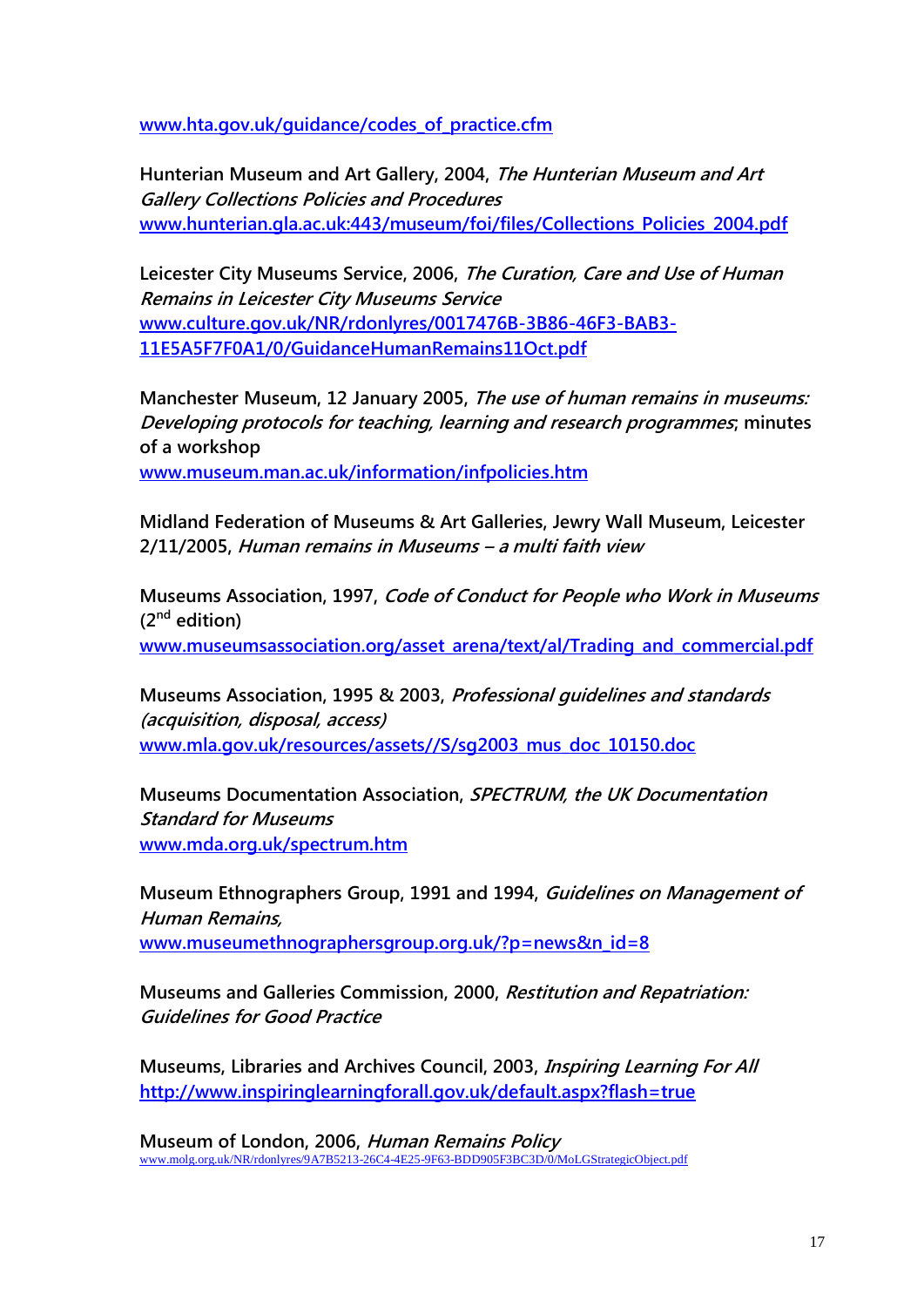**Natural History Museum, London, 2006, Policy on Human Remains [http://www.nhm.ac.uk/research-curation/science-directorate/science-policies](http://www.nhm.ac.uk/research-curation/science-directorate/science-policies-strategy/index.html)[strategy/index.html](http://www.nhm.ac.uk/research-curation/science-directorate/science-policies-strategy/index.html)**

**Pitt Rivers Museum, Oxford, 2006, Human Remains in the Pitt Rivers Museum <http://www.prm.ox.ac.uk/human.html>**

**Re:source/MLA, 2002, Benchmarks in Collection Care for Museums Archives & Libraries [http://www.mla.gov.uk/resources/assets//B/benchmarks\\_pdf\\_5910.pdf](http://www.mla.gov.uk/resources/assets/B/benchmarks_pdf_5910.pdf)**

**Restall Orr, E., 2004, "Honouring the Ancient Dead" in British Archaeology (no. 77)**

**<http://www.honour.org.uk/index.html>**

**Royal College of Surgeons, 2001, Submission to the Human Remains Working Group [http://www.culture.gov.uk/hr\\_cons\\_responses/wg\\_submission/S44.pdf](http://www.culture.gov.uk/hr_cons_responses/wg_submission/S44.pdf)**

**Society of Museum Archaeologists 1993 & 1997, Selection, Retention and Dispersal of Archaeological Collections, Guidelines for use in England, Wales and Northern Ireland**

**[www.collectionslink.org.uk/assets/userfiles/index.php?file=000072.pdf](file:///C:/Documents%20and%20Settings/client/Local%20Settings/Local%20Settings/Local%20Settings/Temp/notes4D128A/www.collectionslink.org.uk/assets/userfiles/index.php%3ffile=000072.pdf) [www.archaeologists.net/modules/icontent/inPages/docs/training/project\\_report.](file:///C:/Documents%20and%20Settings/client/Local%20Settings/Local%20Settings/Local%20Settings/Temp/notes4D128A/www.archaeologists.net/modules/icontent/inPages/docs/training/project_report.pdf) [pdf](file:///C:/Documents%20and%20Settings/client/Local%20Settings/Local%20Settings/Local%20Settings/Temp/notes4D128A/www.archaeologists.net/modules/icontent/inPages/docs/training/project_report.pdf)**

**Surrey Museums, [no date] Guidelines on Policy for Human Remains in Surrey Museums, [www.surreymuseums.org.uk/staff/human.DOC](file:///C:/Documents%20and%20Settings/client/Local%20Settings/Local%20Settings/Local%20Settings/Temp/notes4D128A/www.surreymuseums.org.uk/staff/human.DOC)**

**UNESCO Convention on the Prevention of the Illicit Import, Export and Transfer of Ownership of Cultural Property, 1970 [www.unesco.org/culture/laws/1970/html\\_eng/page1.shtml](file:///C:/Documents%20and%20Settings/client/Local%20Settings/Local%20Settings/Local%20Settings/Temp/notes4D128A/www.unesco.org/culture/laws/1970/html_eng/page1.shtml) [http://portal.unesco.org/en/ev.php-](http://portal.unesco.org/en/ev.php-URL_ID=13039&URL_DO=DO_TOPIC&URL_SECTION=201.html)[URL\\_ID=13039&URL\\_DO=DO\\_TOPIC&URL\\_SECTION=201.html](http://portal.unesco.org/en/ev.php-URL_ID=13039&URL_DO=DO_TOPIC&URL_SECTION=201.html)**

**UK Data Protection Act, 1998 <http://www.opsi.gov.uk/ACTS/acts1998/19980029.htm>**

**UK Freedom of Information Act, 2000 <http://www.opsi.gov.uk/ACTS/acts2000/20000036.htm>**

**UK Human Rights Act, 1998**